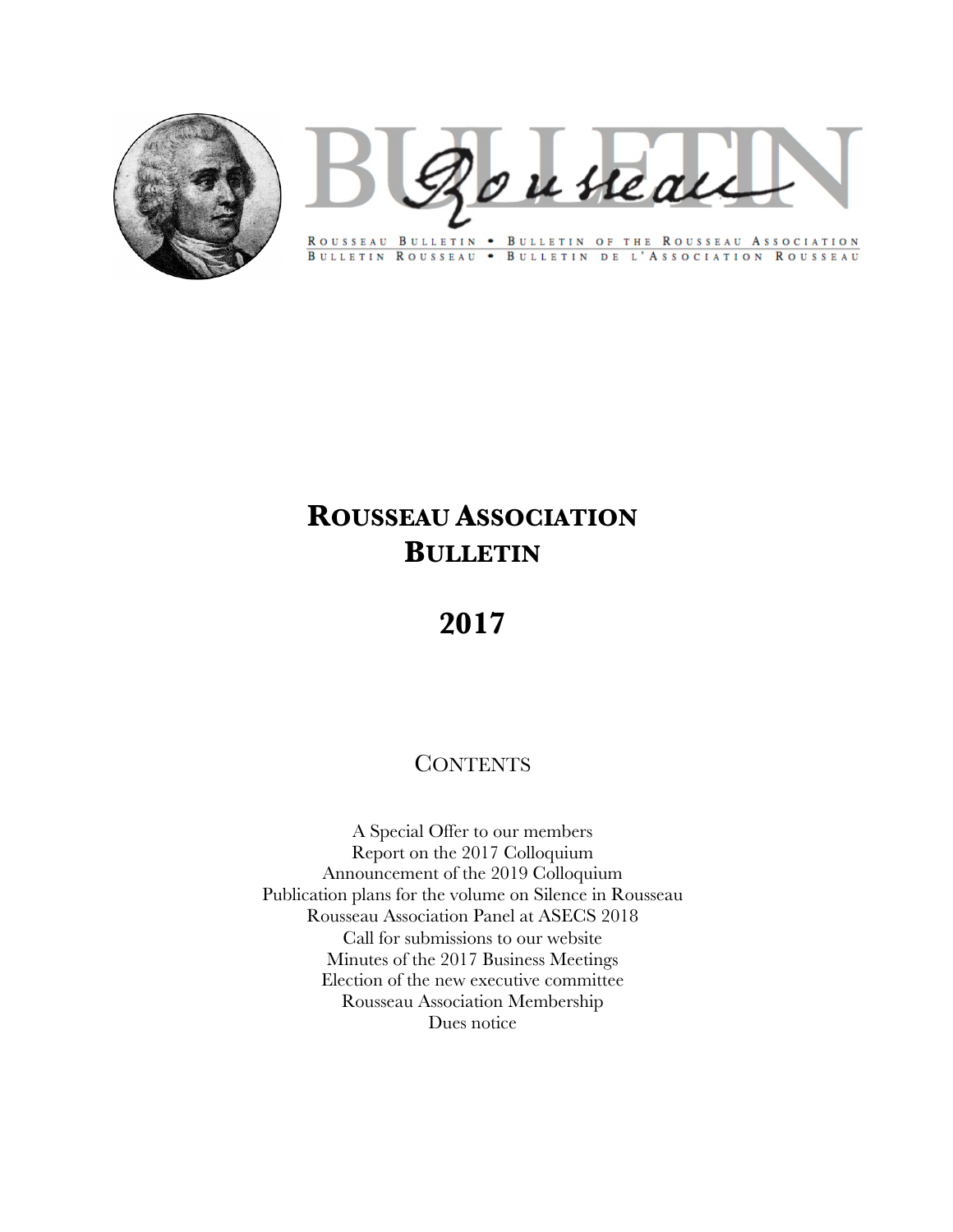#### **A SPECIAL OFFER TO OUR MEMBERS**

We are delighted to announce that all Rousseau members will receive a copy of the newly published *Rousseau on stage: playwright, musician, spectator*, edited by Maria Gullstam and Michael O'Dea (Oxford University Studies in the Enlightenment, 2017). Information on paying dues is found at the end of this Bulletin).

Rousseau on stage: playwright, musician, spectator. *Ed*. Maria Gullstam *and* Michael O'Dea. September 2017, Oxford University Studies in the Enlightenment. ISBN 978-0-7294-1199-8, xxx+310 pages, 40 ills.

Here is a brief description, and a table of contents:

Following his opposition to the establishment of a theatre in Geneva, Jean-Jacques Rousseau is often considered an enemy of the stage. Yet he was fascinated by drama: he was a keen theatre-goer, his earliest writings were operas and comedies, his admiration for Italian lyric theatre ran through his career, he wrote one of the most successful operas of the day, *Le Devin du village*, and with his Pygmalion, he invented a new theatrical genre, the *Scène lyrique* ('melodrama'). Through multi-faceted analyses of Rousseau's theatrical and musical works, authors re-evaluate his practical and theoretical involvement with and influence on the dramatic arts, as well as his presence in modern theatre histories.

List of illustrations

Jean-Jacques Rousseau: a theatre and music chronology Maria Gullstam and Michael O'Dea, Introduction: 'La vérité est que Racine me charme'

Part I. Rousseau as theorist of theatre and opera

1. The anthropological foresight of the *Lettre sur les spectacles*, Felicity Baker

2. The dramaturgy of Rousseau's *Lettre à d'Alembert* and its importance for modern theatre, Patrick Primavesi

- 3. The voice of nature in Rousseau's theatre: reconstructing a dramaturgy, Jørgen Langdalen
- 4. Rousseau's *Pygmalion* and the limits of (operatic) expression, Jacqueline Waeber

Part II. Rousseau as playwright

- 5. *Pygmalion*'s power struggles: Rousseau, Rameau and Galathée, Maria Gullstam
- 6. Rousseau and his early comedies: the concept of the comic, Marie-Emmanuelle Plagnol-Diéval
- 7. Rousseau's *Pygmalion* and the theatre of autobiography, David Marshall

Part III. Rousseau's operatic and theatrical posterity

8. The melodic language of *Le Devin du village* and the evolution of *opéra-comique*, David Charlton

9. Rousseau's ghost: *Le Devin du village* at the Paris Opera, 1770-1779, Michael O'Dea

10. A theatrophobic dramatist: J.-J. Rousseau's position in theatre historiography and on today's stage, Willmar Sauter

11. The judgement of Rousseau: *Paride ed Elena* by Gluck and Calzabigi (Vienna, 1770), Magnus Tessing Schneider

Summaries Bibliography Index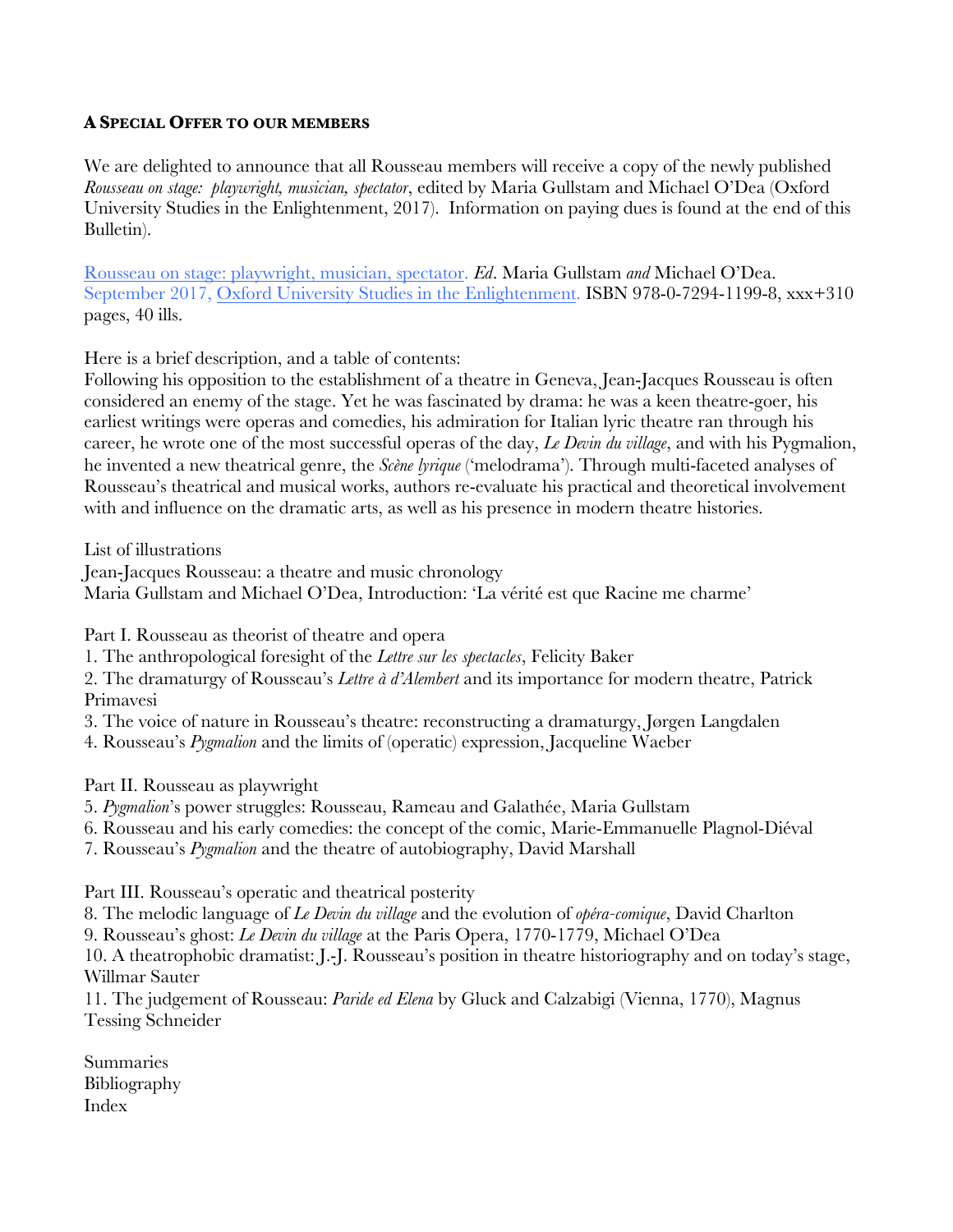#### **REPORT ON THE XXTH BIENNIAL COLLOQUIUM OF THE ROUSSEAU ASSOCIATION**

*Silences, Implicites et Non-dits chez Rousseau Silence, The Implicit and the Unspoken in Rousseau* University of Florida, Gainesville, Florida (1er-3 juin/June 1-3, 2017)

#### A report by Patrick Cox (Georgia State University)

The 20th Biennial Colloquium of the Rousseau Association convened on the 1st of June in Ustler Hall on the University of Florida's charming Gainesville campus. Margaret U. Fields, the Associate Dean of the College of Liberal Arts and Sciences, provided us with opening remarks before Michael O'Dea's keynote address. Entitled "Another Rousseau, Re-imagining a Writer using his Silences," the address situated us for an engaging weekend of presentations, reflection, and discourse on an author who is subtly sensitive to silence yet unabashedly seasoned in the realm of sensationalist statements. Pleasantly surprising and satiating Mediterranean fare followed the insightful keynote address at the evening reception. Post-salmon, the Colloquium reconvened moments later at The Swamp to indulge in more immediate waters, sampling gator bites garnished with conversation and libations.

For Rousseau, a thinker who is explicitly wary of unnecessary learning and amusement, the concept of silence can prove germane to many areas of his thought. As has come to be expected of the Association's Colloquia, the disciplinary diversity of this year's Colloquium allowed for panels from across an academic range. We explored silence as an authority, silence in the Observations, the politics of silence, pantomime in the Pygmalion, the role of gestures in Rousseau's theory of language, and the possibility of silence in the expression of the general will.

Friday morning began with two far-from-silent sessions on Rousseau's quiescence. Before returning to the ethereal realm with catered Cuban cuisine that so aptly reminds of our geographical location and of the multicultural influence here, the University of Florida Library transported us deeper into the eighteenth century with an enchanting collection of manuscripts that were available to Rousseau's contemporaries. In the Rare Books Collection's gorgeous Judaica Reading Room, itself a testament to the silence imposed upon and the persecution of the Jewish people, we leafed through copies of the *Emile* and *The Social Contract* that may very well have reached the Parisian and Genevan authorities who silenced them.

After two more stimulating panels, the evening concluded with another exceptional dining selection in Leonardo's for the banquet, providing delicious eclectic fare. The Colloquium returned on Saturday morning with the business meeting, at which the Association decided on Stockholm University and the topic of "Rousseau and Aesthetic Experience: Art, Nature, Politics" for the 21st Biennial Colloquium, to be organized for 2019 by Maria Gullstam and Jennie Nell.

The first few panels of the day further explored silence in Rousseau's political writings. American fare was catered for lunch before closing the conference with a handful of delightful presentations on silence in Rousseau's philosophy of music and of art.

Amidst a weekend of outstanding presentations and discussions, only a few key points can be covered in this brief review. Masano Yamashita discussed the laconic nature of Rousseau's writing in *The Social Contract*, a self-contained work that was yet intended to be part of a much greater volume, as we learn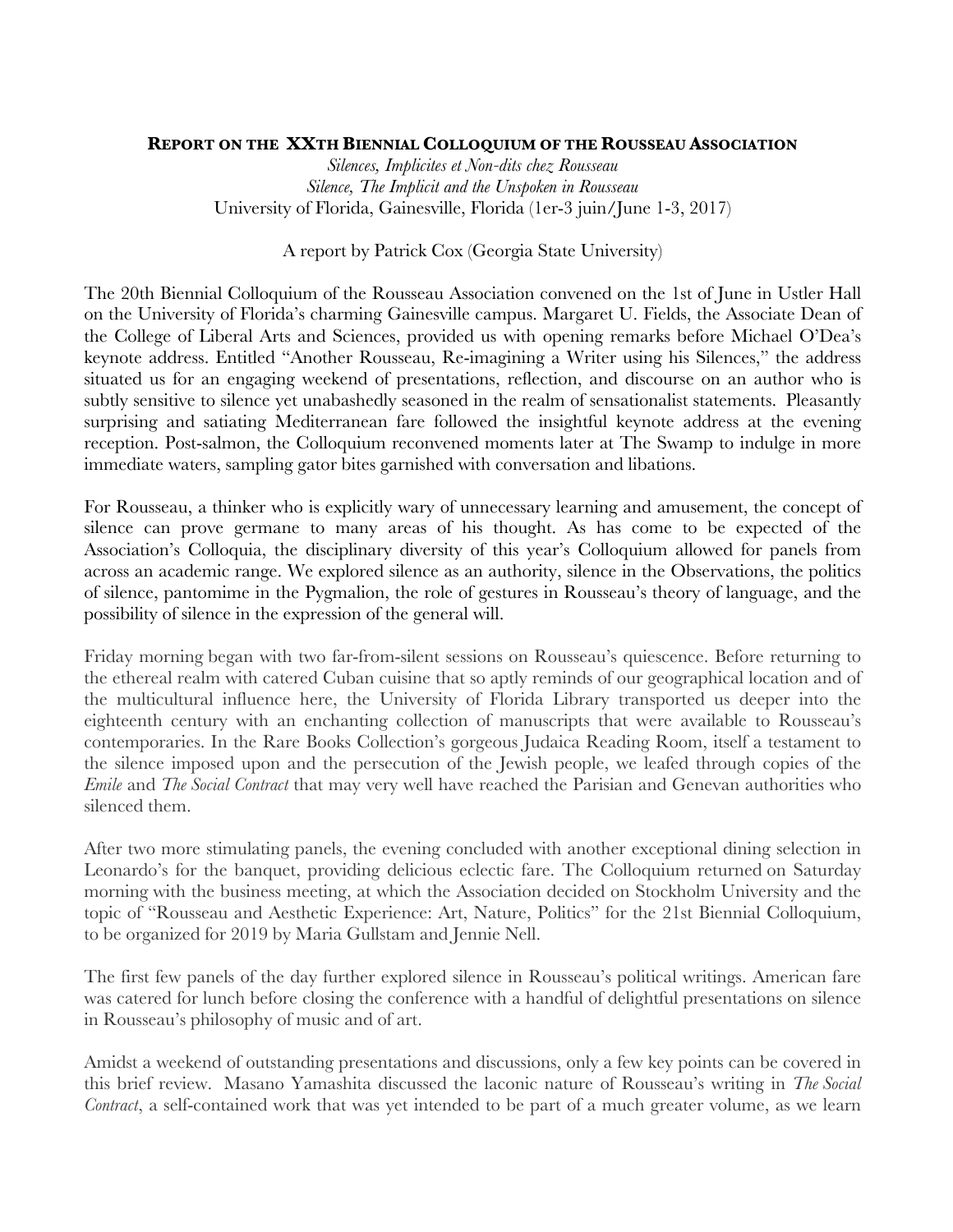from his metatextual accounts. Her paper connected Rousseau's minimalist textual economy in *The Social Contract* to his silence on the emotions throughout the text, arguing that an interpretation of the passage on civil religion must be attentive to such laconism to recognize the civil religion not as a matter of thoughtless acceptance but as a product of reason.

Peter Westmoreland seemed to respond in Saturday's first presentation, reorienting us with emphasis on the laws of the heart in *The Social Contract* and grounding us in a more literal interpretation of Rousseau's words. Rather than directing us to a facility in detaching meaning from their words in Rousseau's works, he suggests that Rousseau speaks both from the heart and to the hearts of his compatriots.

Adam Burgos' paper concordantly gave preponderance to the laws of the heart for Rousseau and, moreover, established silence as an authoritative tool of the Legislator, who preserves society's mores by remaining silent on pernicious truths. The Legislator, the tutor in *Emile*, and the individual moral agent must be contextually sensitive when imparting truths that might belie the ideals of the social contract, of natural education, and of morality, respectively.

Reflecting on a full and fulfilling conference on Rousseau that eschewed silence in practice, I am happy to have spent the weekend enriching my understanding of Rousseau in the company of fellow Rousseauists and am tremendously grateful to the hosts — Brigitte Weltman-Aron, Peter Westmoreland, and Ourida Mostefai — for preparing a phenomenal meeting.

The full program of the colloquium can be found here:

http://rousseauassociation.ish-lyon.cnrs.fr/conferences/Rousseau%20program.pdf

#### **ANNOUNCEMENT OF THE 2019 COLLOQUIUM IN STOCKHOLM, SWEDEN**

We are delighted to announce that we will meet in Stockholm, Sweden for the 21<sup>st</sup> Biennial Colloquium of the Rousseau Association in 2019 (exact dates to be confirmed soon!). Maria Gullstam & Jennie Nell have proposed the topic of "Rousseau and Aesthetic Experience: Art, Nature, Politics." Among activities planned are performances of Rousseau's *Pygmalion* and *Le Devin du Village*, a boat ride to Ulriksdal Palace, a botanical stroll and an eighteenth-century Swedish dinner. We thank Maria and Jennie for their proposal and look forward to the colloquium!

#### **ROUSSEAU ASSOCIATION PANELS AT THE 2018 ASECS CONFERENCE**

The Association will be hosting a panel at the next meeting of the American Society for Eighteenth-Century Studies (ASECS) to be held in Orlando, Florida, March 22-25, 2019. Chaired by Ourida Mostefai this panel will be devoted to "Current Research on Rousseau" and will feature the following presentations: "Jean-Jacques at the Tuileries: the Place of the Walker in Rousseau's *Dialogues"* (Carole Martin), "Rousseau and Pain Management" (Masano Yamashita) and "Editer les *Affaires de Corse"* (Jimmy Swenson).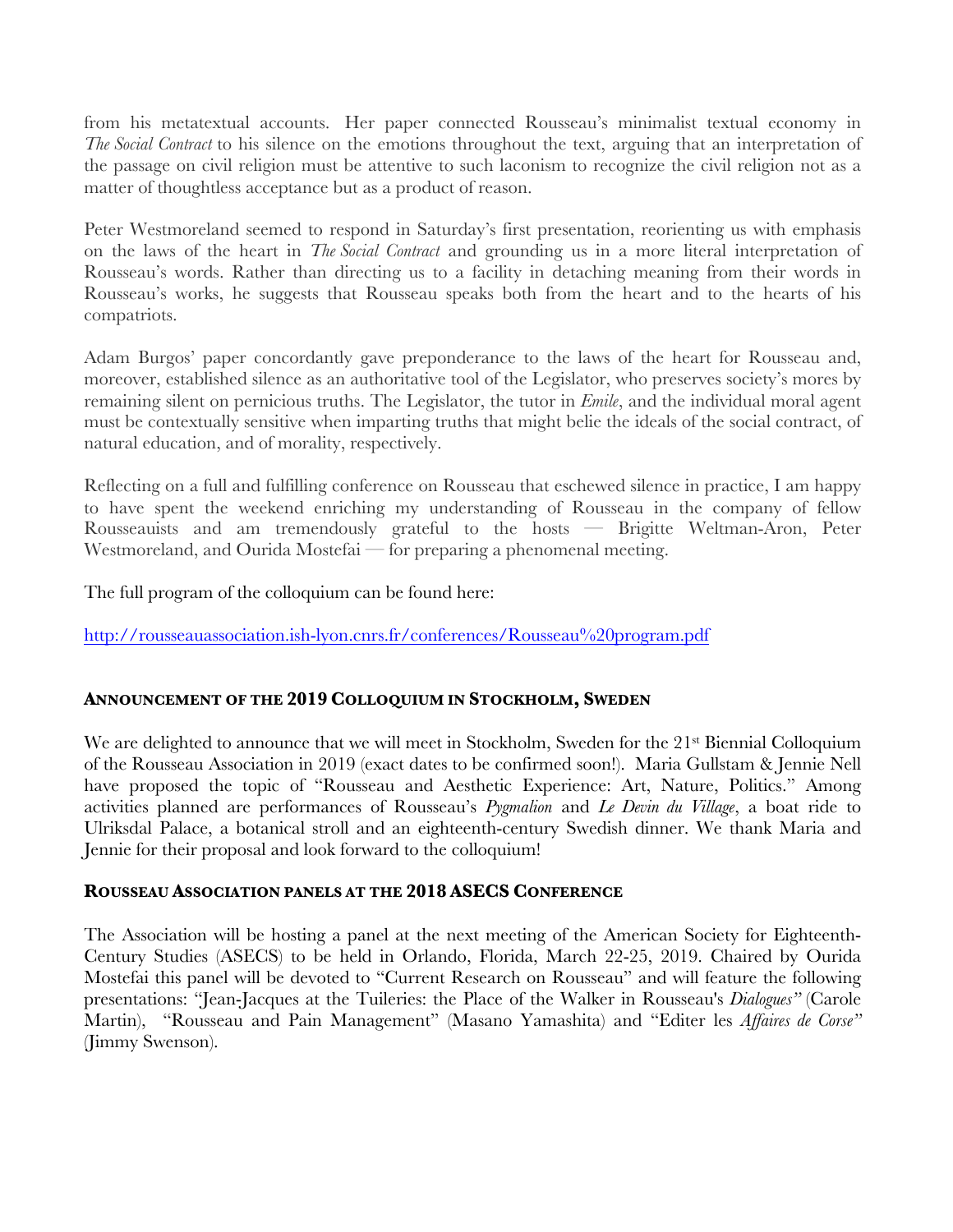#### **PLANS FOR VOLUME OF ESSAYS ON ROUSSEAU AND SILENCE**

As a follow-up to the 2017 colloquium, a volume of essays on the topic of the conference, "Silence, The Implicit and the Unspoken in Rousseau/ Silences, Implicites et Non-dits chez Rousseau" will be edited by Brigitte Weltman-Aron, Ourida Mostefai, and Peter Westmoreland. More information to come.

#### **CALL FOR SUBMISSIONS TO THE WEBSITE**

Michael O'Dea, our webmaster, welcomes contributions from members: please send your news to michael.odea@univ-lyon2.fr for posting on the page devoted to members' publications (books and articles on Rousseau). In addition to news of interest to Rousseauists the site includes all the *Pensée libre* volumes (the proceedings of RA colloquia up to 2001).

Visit the website at: http://rousseauassociation.ish-lyon.cnrs.fr/

#### **ROUSSEAU ON FACEBOOK**

Michael O'Dea is also the moderator of the facebook page for the Association: join the Rousseau Association *Facebook group* and invite your friends: it is open to everyone.

#### **MINUTES OF THE 2017 BUSINESS MEETINGS**

#### **Business Meeting of the Rousseau Association, 20th Biennial Colloquium of the Rousseau Association, University of Florida, 3 June 2017**

Attendees:

- Ourida Mostefai Nathan Martin Brigitte Weltman-Aron Masano Yamashita Hans-Ludwig Buchholz Pamela Gay-White Aude Jehan-Robert Trip McCrossin Wilson Paiva Johanna Lenne-Cornuez Francesco Boccolari Adam Burgos Peter Westmoreland Flora Champy Maria Gullstam Jason Neidleman Zev Trachtenberg John Scott Michael O'Dea
- 

#### **I. Call to Order**

Ourida Mostefai, President of the Association, called the meeting to order.

#### **II. Approval of the Minutes of the 2013 and 2015 Business Meetings**

The minutes of the 2013 and 2015 meeting were approved.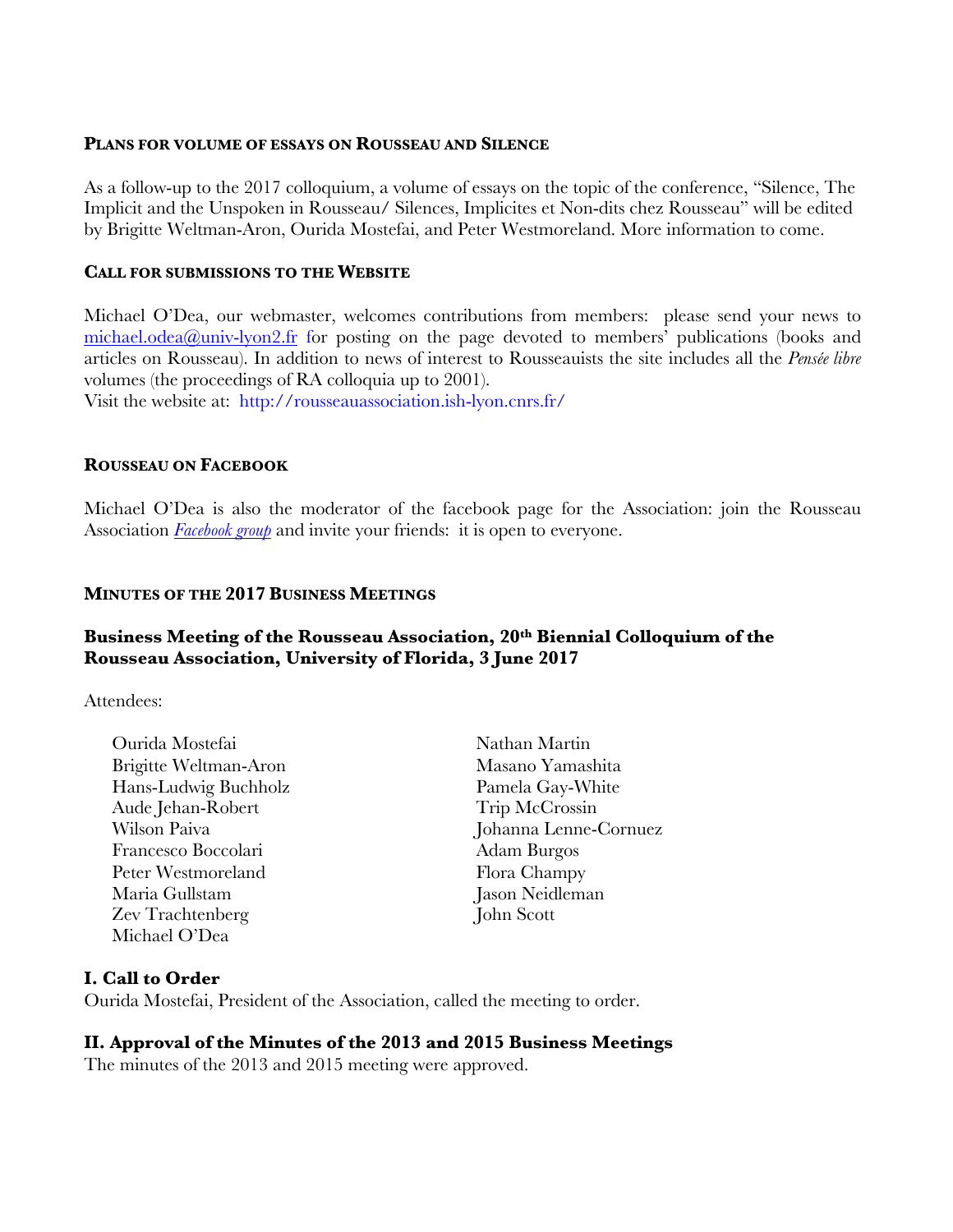# **III. Treasurer's Report (Jason Neidleman)**

The checking account has \$8864.36, and the Paypal account has \$2947.21, totaling \$11,811.57. We have 148 members, although many have not renewed their membership in some time. Jason will send include the conference attendees on the Association's next solicitation of membership.

# **IV. Proposal to Purchase Copies of Michael O'Dea and Maria Gullstam eds.,** *Rousseau on stage*

Ourida explained that it was previously the practice of the RA to publish proceedings or to sponsor a volume based on, but not limited to, the presentations given at the colloquium.

Should the Association approve purchase of the volume, an email will be sent to the current membership encouraging them to join in order to be eligible to receive the volume.

Based on the purchase of a previous volume, Jason estimated that the cost to the Association would be approximately \$5000.

*A unanimous decision was taken to purchase the volume.*

John pointed out that we have collected membership dues in the past on the assumption that a volume would be produced. We have not consistently held up our end of that bargain. Consequently, the decision was taken at the last business meeting to move to a more modest membership fee structure (\$20 for faculty and \$10 for students).

John identified two purposes to the publication of volumes: (1) the dissemination of research and (2) offering members an incentive to join and renew their membership in the association.

John emphasized the urgency of recruiting more active members.

Brigitte: Will the Rousseau Association assist with the cost of submitting the proposed volume based on the 2017 colloquium?

Ourida: This is something that the sponsoring Universities have handled in the past.

# **V. Webmaster's Report**

Michael: The RA website is formatted in with software that is out of date and not compatible with the most recent Apple and Windows operating systems.

Michael's recommendation is that we change the software we use for the website and also consider changing the design of the website itself.

# **VI. Proposal for 2019 Colloquium: "Rousseau and Aesthetic Experience: Art, Nature, Politics," Stockholm, Sweden, May 29-June1, 2019 (Maria Gullstam & Jennie Nell)**

Brigitte: The topic is excellent.

Michael: I have attended two conferences organized by Maria, and they were well run. Ourida: I attended a conference run by Jennie and it was well run.

*A unanimous decision was taken to approve this proposal.*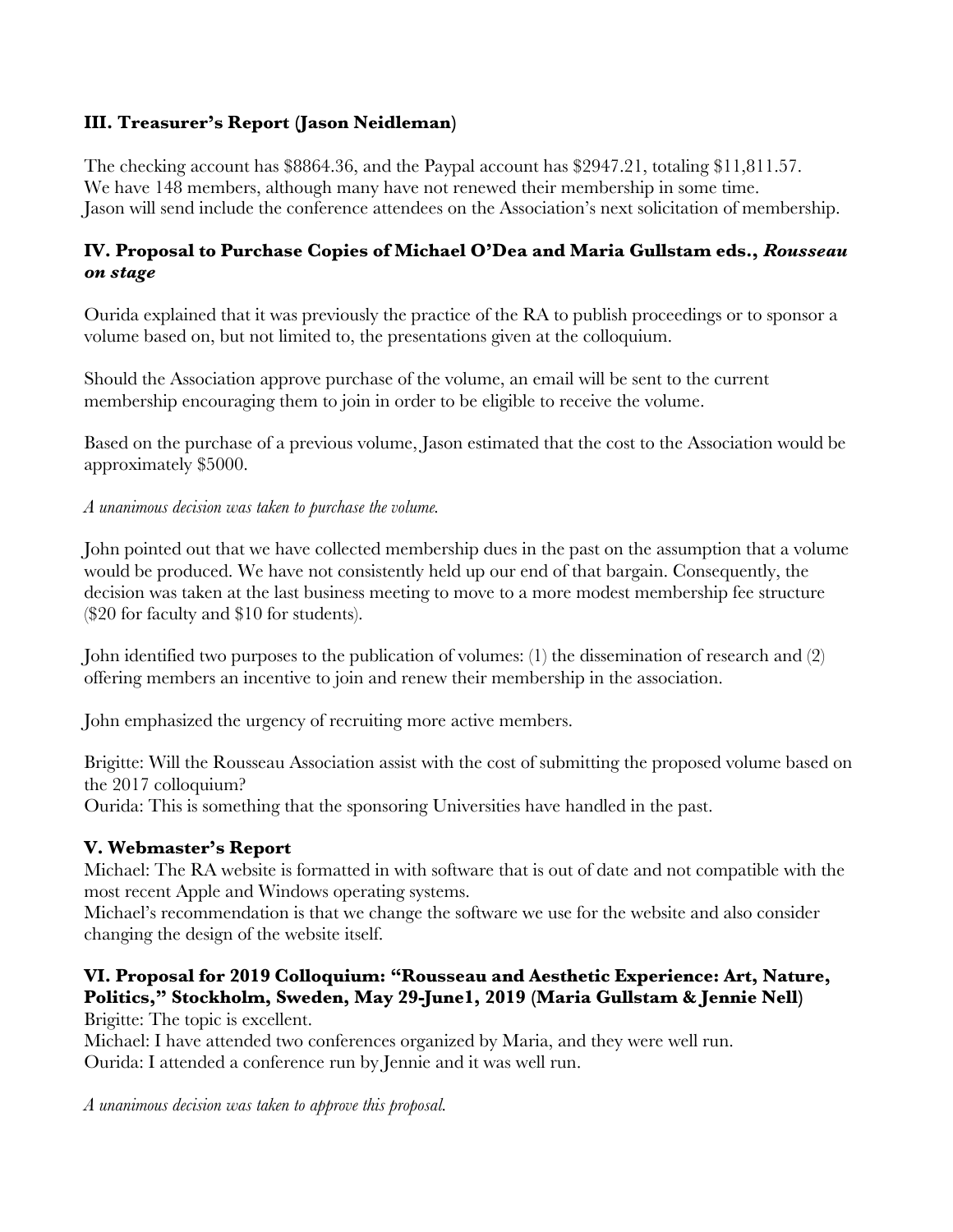# **VII. Report on** *Adam Smith and Rousseau: Ethics, Politics, Economics,* **eds. Maria Pia Paganelli, Dennis C. Rasmussen, & Craig Smith, forthcoming Edinburgh University Press**

John: We may be able to negotiate to bring down the price per volume if we choose to distribute copies to our members or to offer it to them at a reduced price.

Ourida: We are still waiting to hear from the Smith Society regarding price and distribution.

John offered to contact IASS (International Adam Smith Society) and EUP to inquire about the volume.

Brigitte: Will there be an opportunity to purchase an e-book?

Ourida: Yes.

Michael: We have recently reduced our membership fee. This fee could be increased if needed to cover the cost of a volume.

Zev: We should evaluate our existing reserves, our revenues and the cost of purchasing a volume before we make any decisions about increasing membership rates.

Jason: Our renewals will increase if we are consistently offering something valuable in return.

Nathan: Student fees ought to be kept low even if regular fees increase.

Zev: We should consider investing money in the website. A redesign may require hiring a consultant.

# **VIII. Report on the Publication Plans for the Gainesville Colloquium Volume (Brigitte)**

Brigitte will send participants a date for submission, and she will also solicit submissions from outside scholars.

Ourida: The contributions should be of similar length.

#### **IX. Affiliate Society Business: Rousseau Association Session at 2018 ASECS Meeting (Ourida)**

The RA has a standing panel at ASECS called "Current Research on Rousseau." Ourida encourages members to organize RA panels at other conferences.

# **X. Nominations and Elections of Officers for 2017-2019**

Elections were held. John nominated the following slate of candidates, seconded by Zev.

President: Ourida Mostefai Vice President: Brigitte Weltman-Aron Secretary/Treasurer: Jason Neidleman Webmaster: Michael O'Dea 2019 Program Chairs: Maria Gullstam & Jennie Nell

The slate was approved unanimously.

The Association also unanimously elected five additional board members: Dennis Rasmussen, Robin Douglass, Nathan Martin, Masano Yamashita, and Zev Trachtenberg.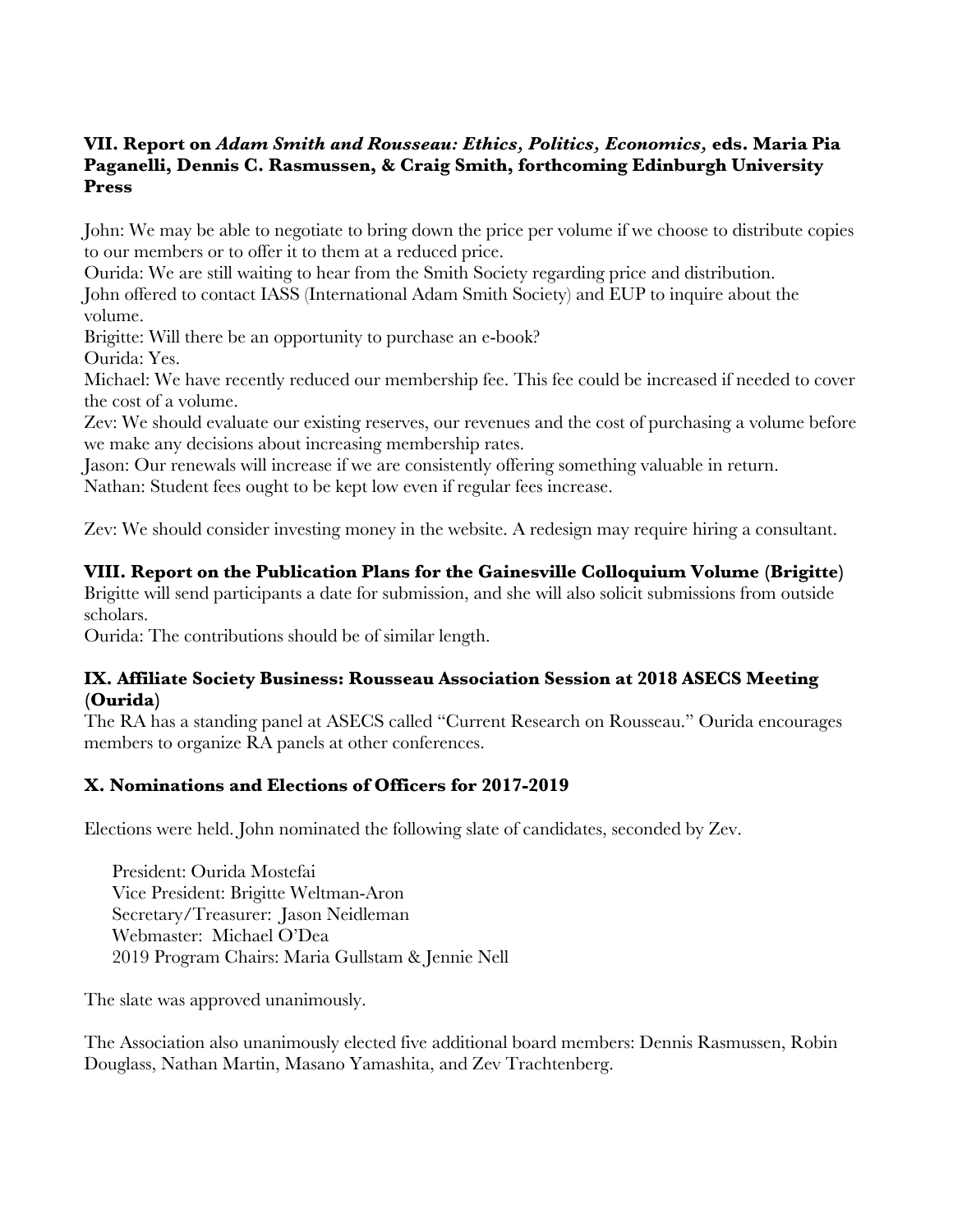## **XI. Other Business**

Zev: The RA should elevate its web presence. The Wordpress platform is desirable for price, ease of use, and visibility. It also opens up a blog function. However, maintaining a blog would require commitments from members to post regularly.

Peter: Someone would need to be assigned to manage a blog.

Ourida: The job of webmaster and the job of managing a blog would require two different people. They are two separate jobs.

Zev: The Facebook page has more than 200 members and is good for posting news but not so much for blogging.

Jason: Members are encouraged to join the Facebook group and to post any Rousseau related news to the group.

Michael: For purposes of Google searches, we need to have Jean-Jacques in the name of anything we put on the web. Otherwise, we get too many references to other Rousseaus.

Ourida: There may be an opportunity to collaborate with the Société Jean-Jacques Rousseau in 2018. Michael: Martin Rueff has been in contact and expressed interest in developing activities with us. Ourida: An example of collaboration would be the 2012 conference we co-sponsored with Eve Grace at Colorado College.

Trip McCrossin: Perhaps RA funds could be used to subsidize travel for graduate students. Jason: This could be an effective way to grow the membership and bring in younger members. Maria: Even a small amount could be helpful.

Ourida: We could revive the Jim McAdam Prize. Sometimes we have funds from conference fees to support this.

#### **XII. Adjournment**

Ourida adjourned the meeting

Submitted by Jason Neidleman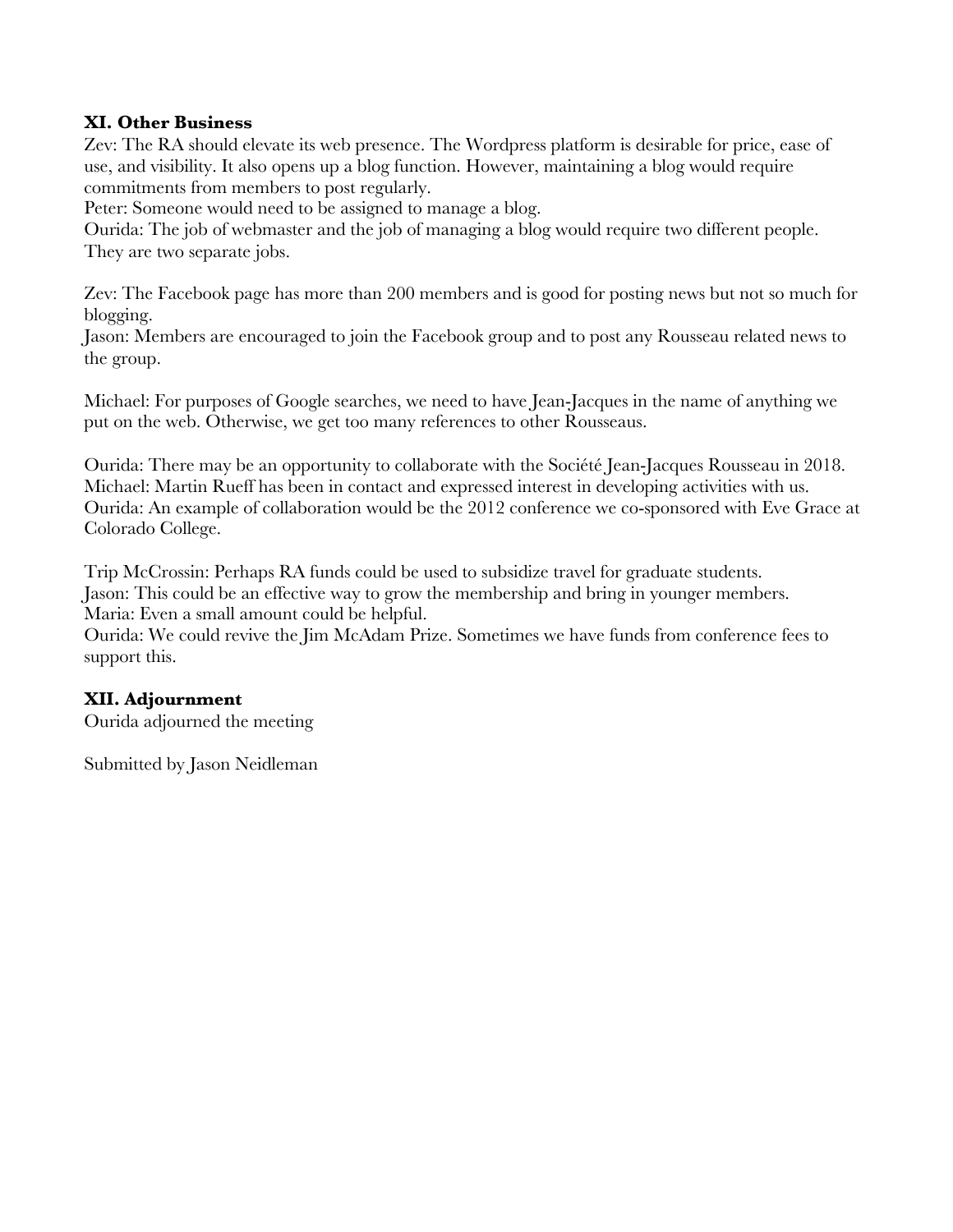#### **ROUSSEAU ASSOCIATION EXECUTIVE COMMITTEE 2017-2019**

## **President / Présidente**

Ourida Mostefai, Department of French Studies & Department of Comparative Literature, Brown University, USA ourida\_mostefai@brown.edu

# **Vice-President / Vice-Présidente**

Brigitte Weltman-Aron, Department of Languages, Literatures and Cultures, University of Florida, **USA** bweltman@ufl.edu

#### **Secretary-Treasurer / Secrétaire et Trésorier**

Jason Neidleman, Department of History and Political Science, University of La Verne, USA jneidleman@laverne.edu

#### **Webmaster / Webmestre**

Michael O'Dea, UMR LIRE, Institut des Sciences Humaines, France michael.odea@univ-lyon2.fr

#### **Colloquium Directors / Directrices du colloque**

Maria Gullstam, Theater and Performance Studies, University of Stockholm, Sweden maria.gullstam@teater.su.se Jennie Nell, Comparative Literature, University of Stockholm, Sweden jennie.nell@littvet.su.se

# **Board Members / Membres du Bureau**

Robin Douglass, Department of Political Economy, King's College London, UK robin.douglass@kcl.ac.uk Nathan Martin, School of Music, Theatre and Dance, University of Michigan, USA natha@umich.edu Dennis Rasmussen, Department of Political Science, Tufts University, USA Dennis.Rasmussen@tufts.edu Zev Trachtenberg, Department of Philosophy, University of Oklahoma, USA ztrachtenberg@ou.edu Masano Yamashita, Department of French and Italian, University of Colorado Boulder, USA Masano.Yamashita@Colorado.edu

We extend a warm welcome to the new members on our Board and thank all the officers for all their work on behalf of the Association!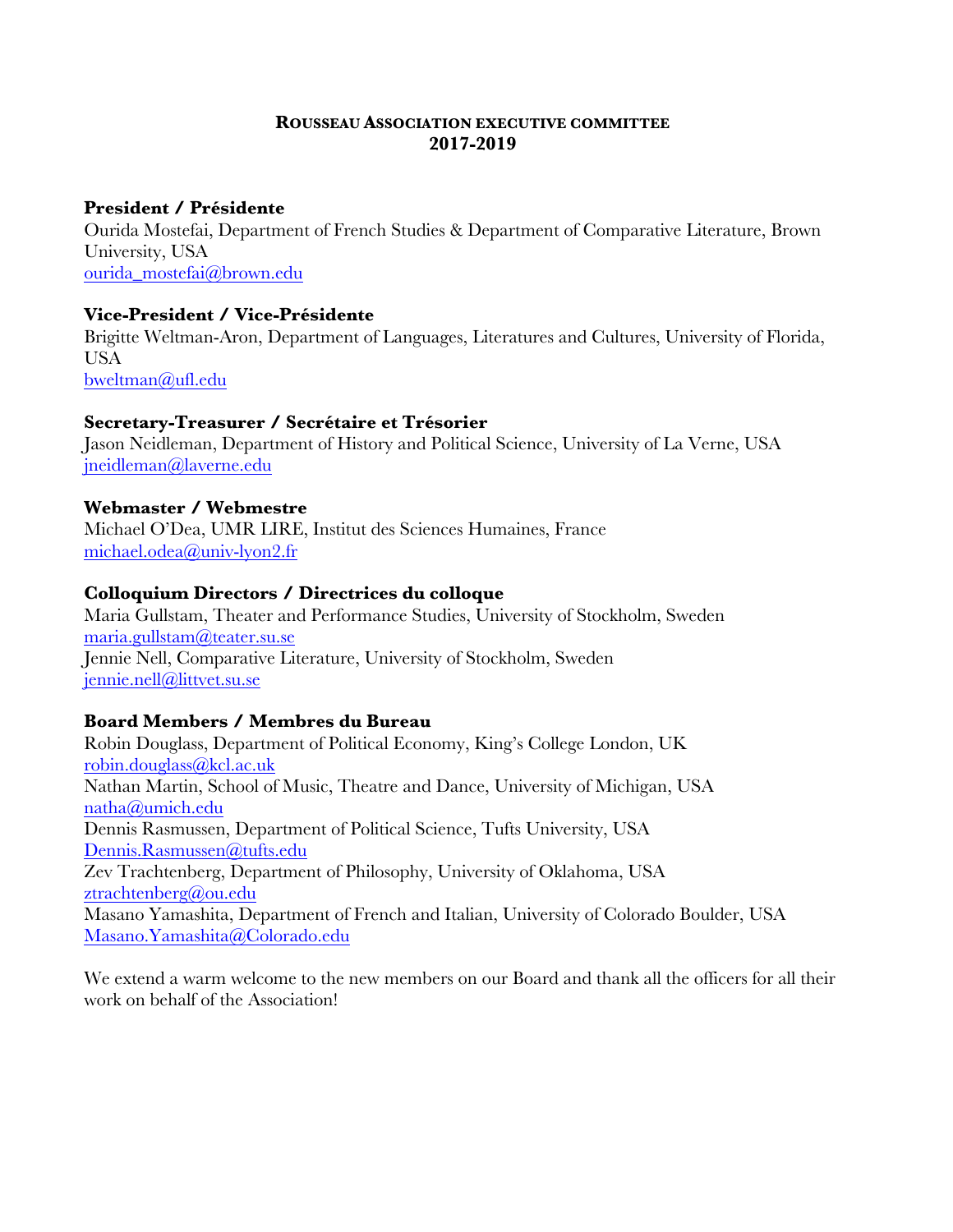#### **JOIN THE ROUSSEAU ASSOCIATION**

**The Rousseau Association/Association Rousseau, formerly known as the North American Association for the Study of Rousseau, is a bilingual society devoted to the study of Jean-Jacques Rousseau**. Our membership is multinational and interdisciplinary. The Association includes Rousseau scholars from the US, Canada, Mexico, Brazil, Europe, and Japan. We count among our numbers specialists in history, languages, literature, philosophy, political science, as well as other fields. We welcome members from all disciplines. Members receive an annual newsletter and are eligible to participate in Rousseau Association colloquia, and in panels it sponsors at other professional meetings (e.g. the American Society for Eighteenth Century Studies).

**The Association sponsors a colloquium every two years, at locations in the United States, Canada, and Europe**. The meeting is usually devoted to a specific text or question, and all papers are given in plenary sessions.

#### **ADHÉREZ À L'ASSOCIATION ROUSSEAU**

**L'Association Rousseau/Rousseau Association, ancienne Société nord-américaine pour l'étude de Jean-Jacques Rousseau, est une association bilingue.** Nos adhérents sont de multiples nationalités et viennent d'horizons disciplinaires divers. Parmi les pays représentés : les Etats-Unis, le Canada, le Mexique,le Brésil, les pays européens et le Japon. Et parmi les disciplines représentées on compte l'histoire, les langues, les études littéraires, la philosophie, les sciences politiques. Les spécialistes de toutes les disciplines trouveront bon accueil dans l'association. Les adhérents reçoivent un bulletin annuel ; ils ont le droit de participer aux colloques bisannuels de l'Association Rousseau ainsi qu'aux séances qu'elle organise dans le cadre d'autres réunions professionnelles, (telle la Société américaine d'étude du dix-huitième siècle, ASECS).

**L'Association organise un colloque tous les deux ans, aux Etats-Unis, au Canada, en Europe.** Chaque colloque est consacré à un texte de Rousseau ou à un sujet spécifique ; toutes les communications sont présentées en séance plénière.